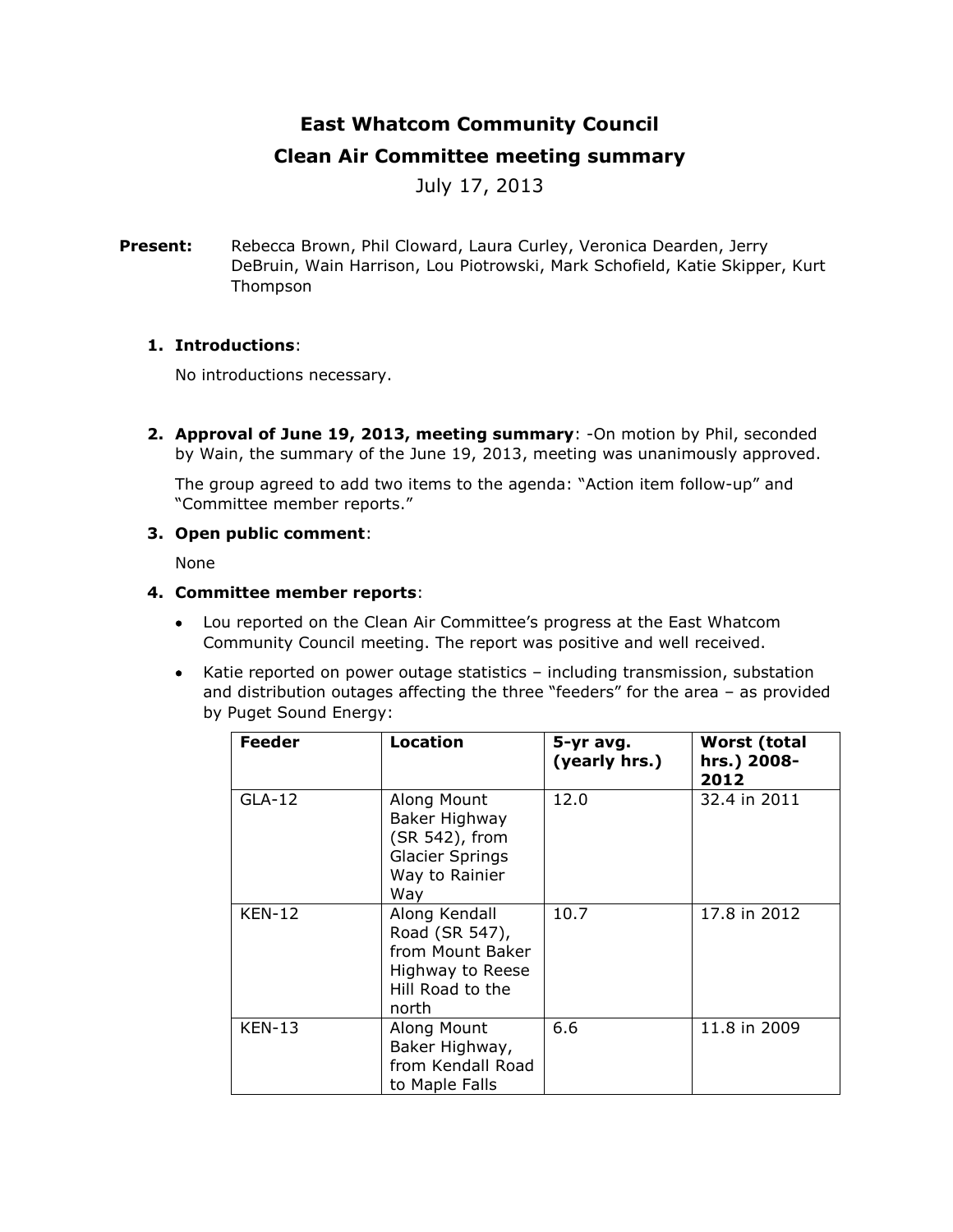PSE plans to install tree wire on the KEN-12 feeder mainline and build a feedertie over the next two years, which should result in improved reliability. At GLA-12, which has the most outages, PSE says it doesn't have a cost effective solution for providing a feeder backup because it is the farthest end of the system.

Group discussion followed with several disputing PSE's figures. There was a comment about the power being off for 12 hours at a time last year.

 Laura said that the Washington Department of Ecology will solicit woodstove change-out proposals in the next couple of days for the upcoming grant cycle. NWCAA will apply in August for funding for woodstove change-outs in the Columbia Valley urban growth area. This grant will not provide funding for building woodsheds, but it will allow for repairs to a furnace that is the sole source of heat. NWCAA would again partner with the Opportunity Council. The last grant paid for 30 woodstove change-outs.

The group agreed that air quality improvement would come only with a comprehensive program.

 Wain suggested developing a no-interest, revolving loan fund for repairing heating systems, installing generators and installing more efficient heating systems. Wain thought it could operate similarly to the city of Bellingham's block grant fund program, with grant funds awarded by a funding review board. Perhaps a later version of it could involve the ability for people to build equity to pay back the loan.

Discussion followed about the possibility of the EWCC managing its own funds, how Bellingham's block grant program worked, and how the program would be administered.

Phil thought the system would be a possible way to finance a community wood bank. He has had a very positive reaction about a wood bank from the tree industry people because they believe it will cut down on trespassing. He said he would like to see a "sweat equity" component built into the program.

**Action item:** Mark will look into how the Opportunity Council has administered previous government grants and loan programs, and what the application and administration requirements were.

### **5. Action item follow-up**:

### **Item III. Staff Support**:

- NWCAA sent out draft meeting summary to the group for preliminary review and input a week after the group met.
- NWCAA sent a draft agenda to Lou to distribute to the rest of the group for comment/additions 10 days prior to the scheduled meeting.
- NWCAA sent the agenda and revised draft minutes to the group one week prior to the meeting.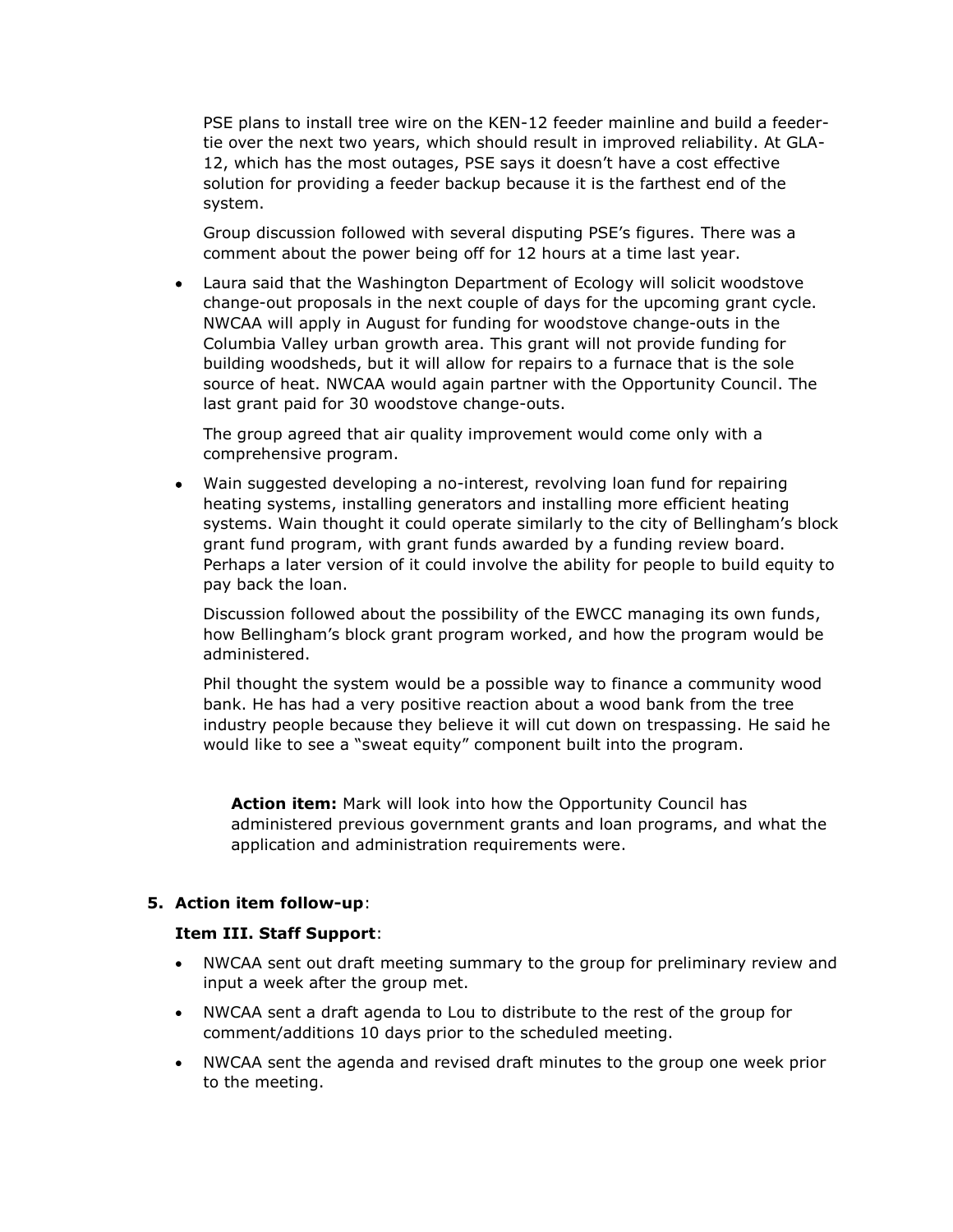All agreed that this system works well.

### **Item IV. Facilitation of meetings**:

- Publish meeting notices in the Foothills Gazette– **David**  was not in attendance. Jerry will check with David.
- List meetings on Opportunity Council's online East Whatcom Regional Resource Center calendar – **NWCAA** – The EWRRC has meetings posted on the calendar at [http://www.oppco.org/ewrrc/.](http://www.oppco.org/ewrrc/)
- Meeting notes and agendas on NWCAA's website **NWCAA** are now located at [http://www.nwcleanair.org/news/meetings.htm.](http://www.nwcleanair.org/news/meetings.htm)
- Provide a sign-in sheet at meetings where people can indicate they would like to make a comment – **NWCAA** – sign in sheet available.

Action item: Jerry will check with David about placing meeting notices in the Foothills Gazette

#### **6. Review EWCC operational policies and procedures**:

Lou will maintain a "Policies and Procedures" document for the committee that will include the group's charge, facilitation and support procedures, etc.

**Action item** Laura will compile her notes and send them to Lou. The committee will continue developing policies and procedures. Lou will maintain and add to the document as necessary, and will present a final draft to the EWCC Board of Directors for review and approval.

#### **7. Review charge of Clean Air Committee**:

The group agreed on the charge as follows:

The charge of the EWCC Clean Air Committee is to work jointly with the Northwest Clean Air Agency to develop a comprehensive, community-based, long-range plan designed to improve the air quality in the East Whatcom County Region.

**Action item:** Present committee's charge to the EWCC Board of Directors for review and approval - **Lou**

#### **8. Define "stakeholder"**

The group agreed to the following definition:

A person, group, organization, business or agency involved in or affected by a decision or course of action recommended by the EWCC Clean Air Committee.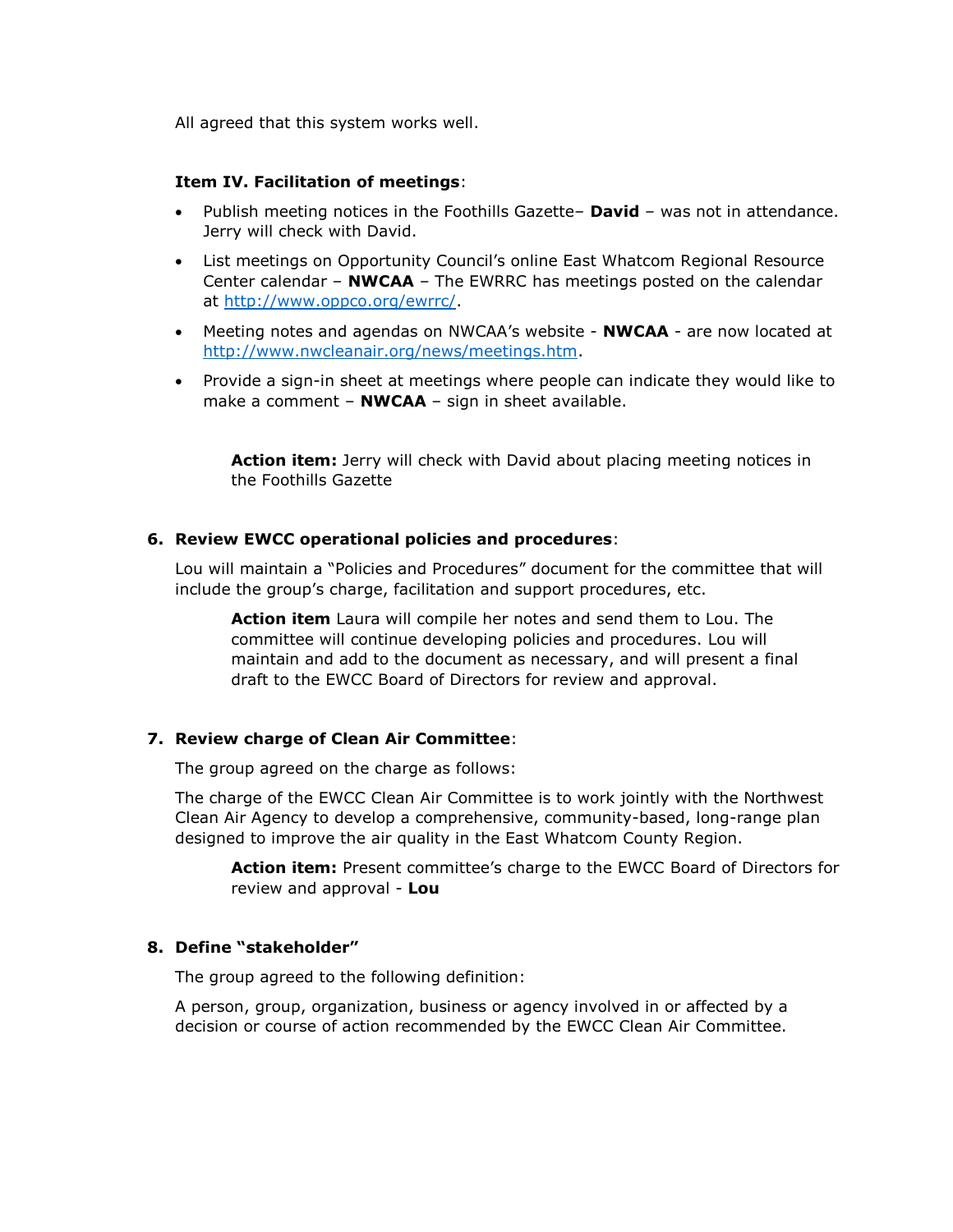## **9. Preliminary list of stakeholders**:

The group brainstormed ideas for who potential stakeholders might be. The following list was developed:

- Whatcom County Health Department
- East Whatcom regional residents
- Vulnerable populations (children, the elderly, people with heart or upper respiratory disease or illness, pregnant women)
- School officials Kendall Elementary and Mount Baker School District
- Media
- Emergency responders
- Medical professionals
- Puget Sound Energy (PSE)
- Opportunity Council
- Timber industry
- Kendall Watch
- Whatcom County government
- Northwest Clean Air Agency
- U.S. Environmental Protection Agency (EPA)
- Washington Department of Ecology
- Realtors/property managers
- American Lung Association
- Chamber of Commerce
- Local businesses
- National Institute of Health
- Wood stove retailers
- Slavic community
- Food bank
- Local Churches
- **•** Opposition
- Insurance companies

Lou requested that the stakeholder list be circulated as soon as possible for group members to think about and comment on.

**Action item: Laura** will compile the list and send it to Lou for circulation as soon as possible. **Committee members** will talk to neighbors for more ideas and report back at the next meeting.